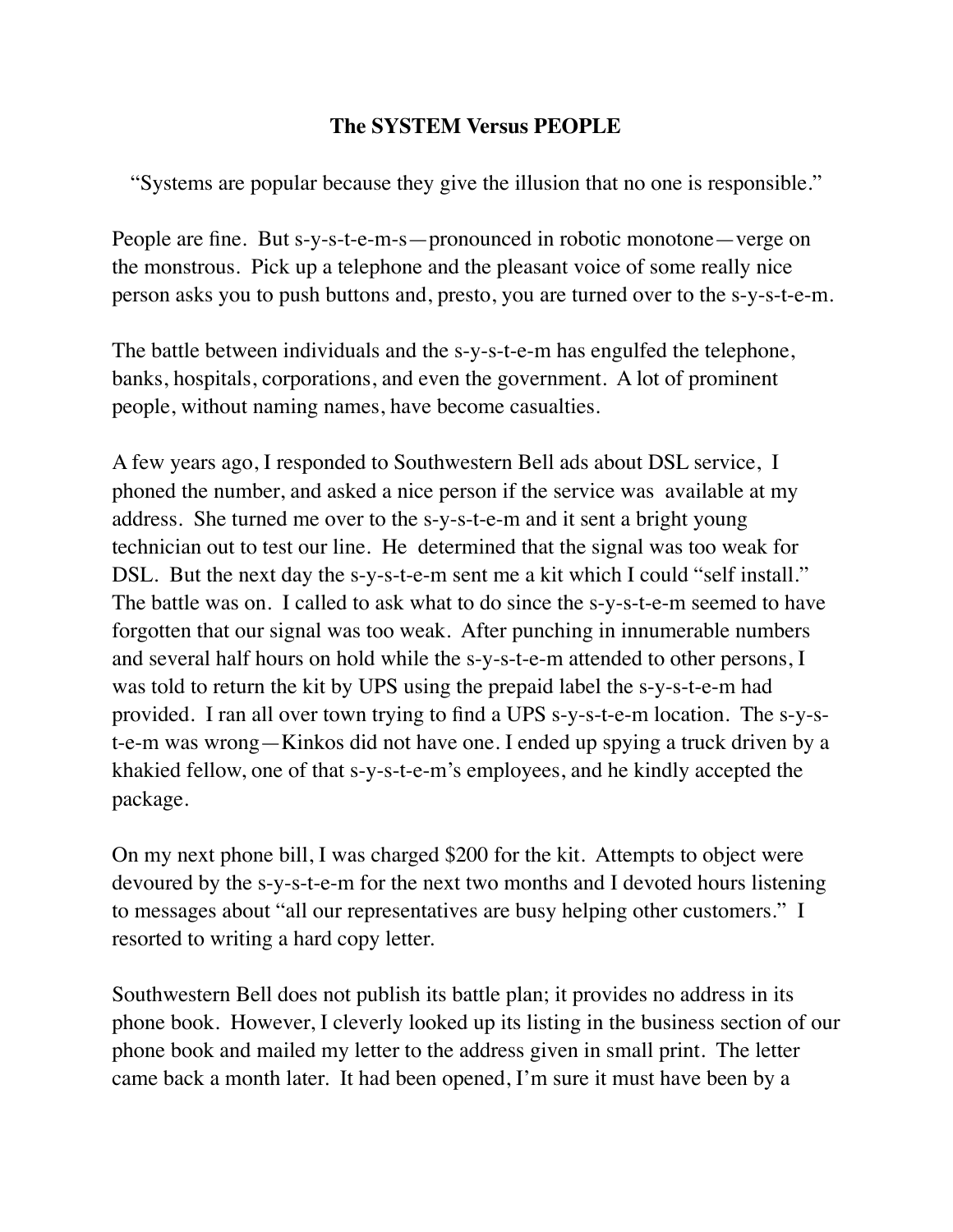sweet person because they had written on the envelope, "Must have Suite Number."

I decided to confront the system in person and attempted to go behind the enemy lines. The "suites" were all locked with combination security. But, I found a hole —one receptionist had her door propped open and I could talk to a real person. She explained to me that this building was SWB's cellphone operation and no one here would be able to help me because the central office of Southwestern Bell is in Dallas Texas. She became my double agent and made the necessary call so that I could find another nice person to stop the threatening letters about 'pay up or else.' If I could only have dealt with such intelligent people from the start, I could have saved all of us a lot of time and frustration.

How can nice people beat the system? *Louisville Courier Journal* columnist John Ed Pearce said, "in small, little ways remove yourself from the system." When enough people desert the system, it will collapse. Systems are popular because they give the illusion that no one is responsible. If we believe that or give in to it, we will have lost the battle. Ultimately, however, we are all responsible as the courts have recently shown.

I once spent ten eternally long hours of wheeling my wife from office to office and room to room before getting the health care s-y-s-t-e-m-'s permission for a compassionate doctor to administer the shot for her unbearable pain. We found that hospitals are riddled with layer upon layer of inhuman s-y-s-t-e-m-s and although the people are really nice the system has no compassion.

Now, the s-y-s-t-e-m has quietly invaded my bank, secretly subverted it, and changed the rules. A receipt is no longer that. The system spits out pseudoreceipts when I make a deposit. It took two months and hours and hours to locate a missing \$78 last year. Kind souls eventually found the missing money and I could finally close out the accounts for 2003 before the income tax deadline. I thought I had won another round. Then the s-y-s-t-e-m notified me that it was deducting \$162 from my account—without my signature—for copies of 17 checks made at \$6 each to straighten out its own mess; it acknowledged no responsibility. It took another trip to the bank on foot to see Orlando, a nice guy, and arrange to have the